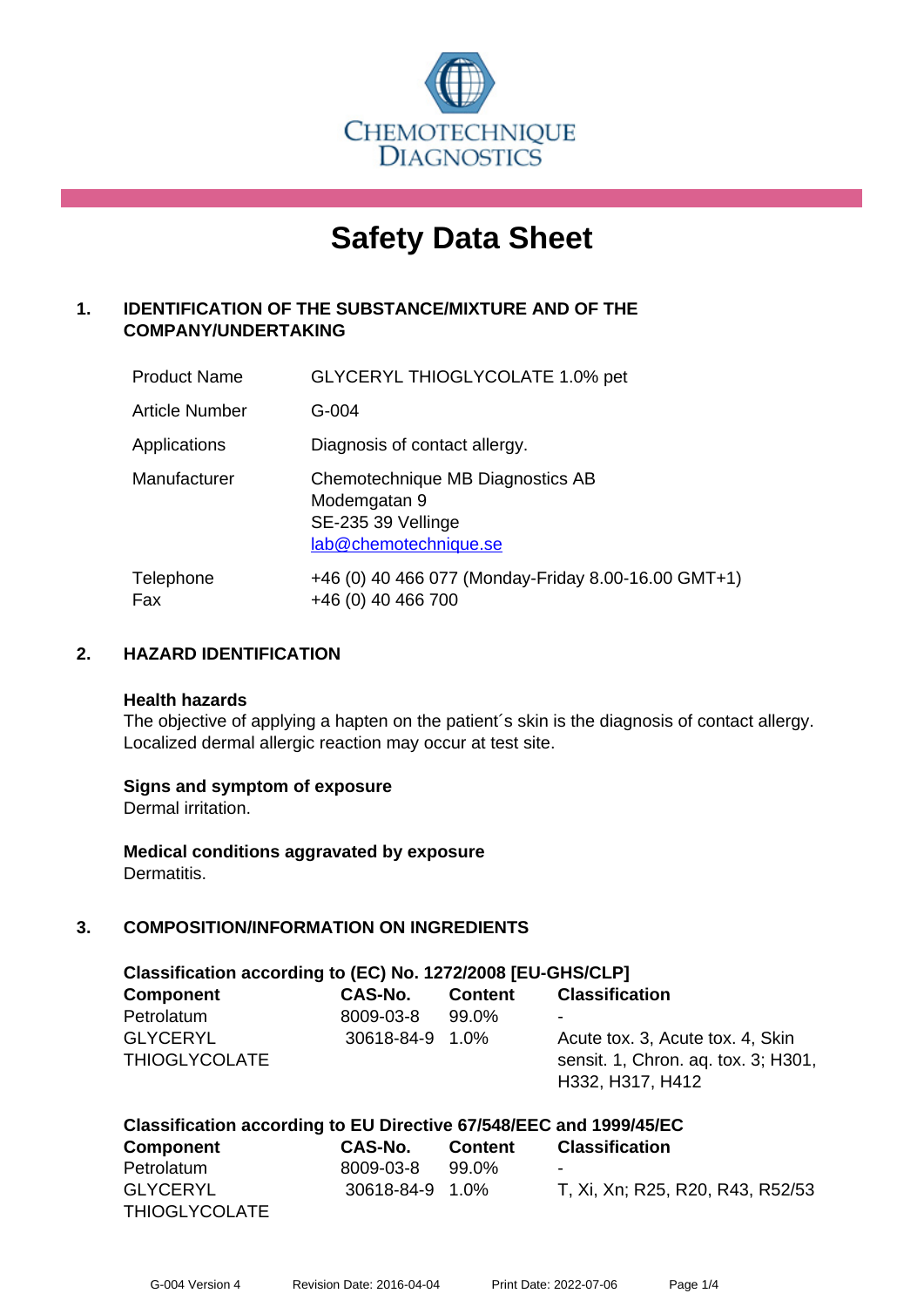#### **4. FIRST AID MEASURES**

**Emergency and first aid procedures**

Obtain medical attention.

#### **5. FIRE-FIGHTING MEASURES\***

#### **Suitable extinguish media**

CO2, powder or water spray. Fight larger fires with water spray or alcohol resistant foam.

# **For safety reasons unsuitable extinguishing agents**

Water with full jet.

# **Special protective equipment for fire-fighters** Wear self-contained respiratory protective device. Wear fully protective suit.

\*Data is shown for petrolatum only

# **6. ACCIDENTAL RELEASES MEASURES**

**Steps to be taken if material is released or spilled** Contain and place in a closed container.

# **7. HANDLING AND STORAGE**

**Precautions to be taken in handling and storage** Store dark at 5-8°C. Avoid extended exposure to light. FOR EXTERNAL USE ONLY.

# **8. EXPOSURE CONTROLS/PERSONAL PROTECTION**

**Respiratory protection** Not required.

**Ventilation** Local exhaust.

**Protective gloves** Disposal gloves.

# **Eye protection**

Not required with normal use.

#### **Work/Hygienic practices**

Wash hands after each use.

#### **9. PHYSICAL AND CHEMICAL PROPERTIES**

Odour **Fragrance** 

Appearance Ivory White Semi-solid

Melting point\* 50-55° C

Boiling point\* No data available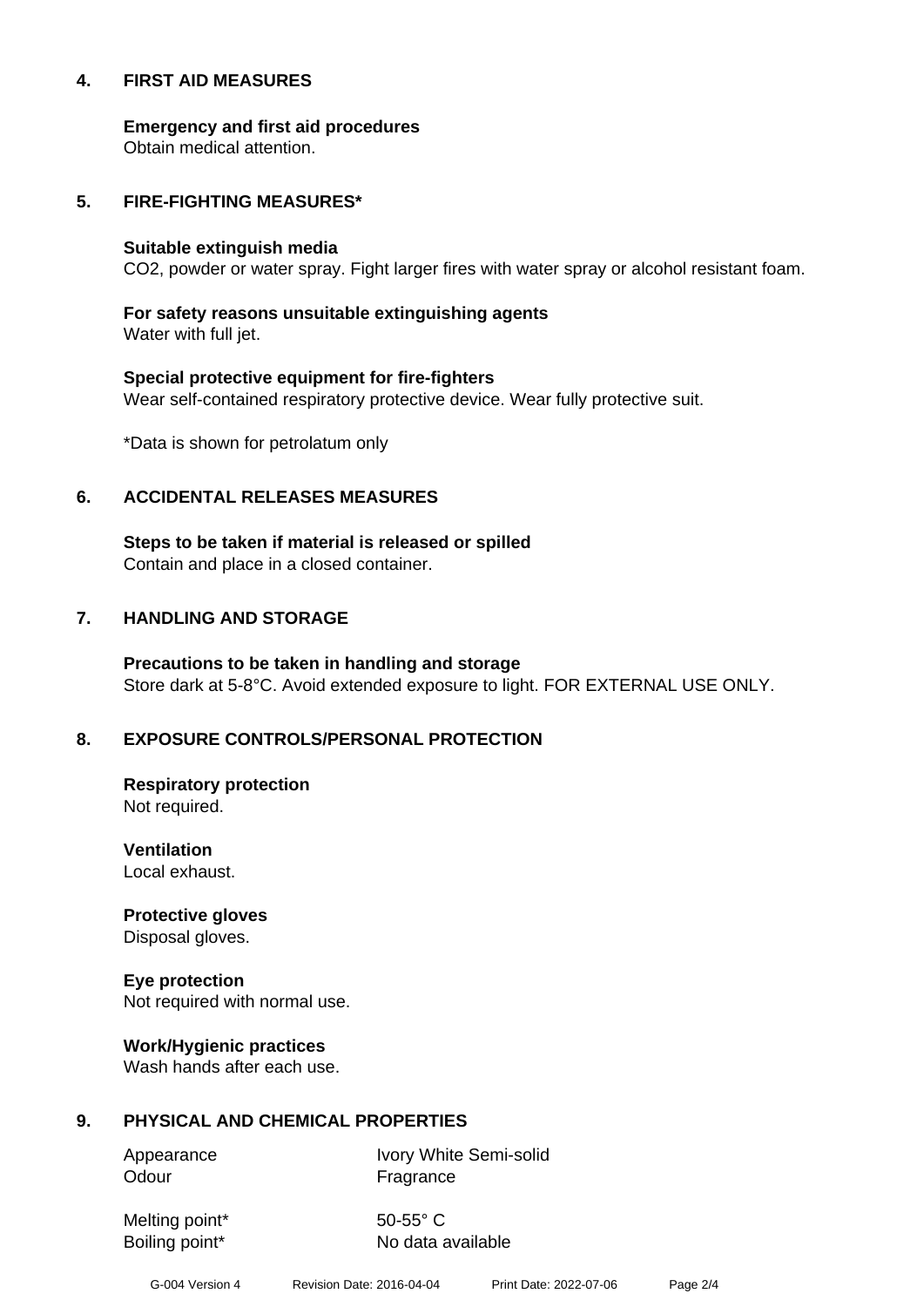Flash point\*  $>100^{\circ}$ C Density\* No data available. Solubility in/Miscibility with Water\*

Self ignition\* Product does not self ignite. Danger of explosion\* Product does not present an explosion hazard. Insoluble

\*Data is shown for petrolatum only

# **10. STABILITY AND REACTIVITY**

#### **Incompability**

May react with strong oxidizing agents.

#### **Stability**

Stable at recommended storage conditions.

#### **Hazardous byproducts**

Combustion may generate CO, CO2 and other oxides.

#### **Hazardous polymerization**

Will not occur.

# **11. TOXICOLOGICAL INFORMATION**

No data available.

#### **12. ECOLOGICAL INFORMATION**

No data available.

#### **13. DISPOSAL CONSIDERATIONS**

#### **Waste disposal method**

Comply with federal, state/provincial and local regulation.

#### **14. TRANSPORT INFORMATION**

Not dangerous goods.

#### **15. REGULATORY INFORMATION**

The classification is according to the latest editions of the EU lists, and extended by company and literature data.

# **16. OTHER INFORMATION**

#### **Text of H-statements and R-phrases mentioned in Section 3**

| Acute tox. 3                   |                           | Acute toxicity (Category 3)                                    |          |
|--------------------------------|---------------------------|----------------------------------------------------------------|----------|
| Acute tox. 4<br>Skin sensit, 1 |                           | Acute toxicity (Category 4)<br>Skin sensitization (Category 1) |          |
| G-004 Version 4                | Revision Date: 2016-04-04 | Print Date: 2022-07-06                                         | Page 3/4 |